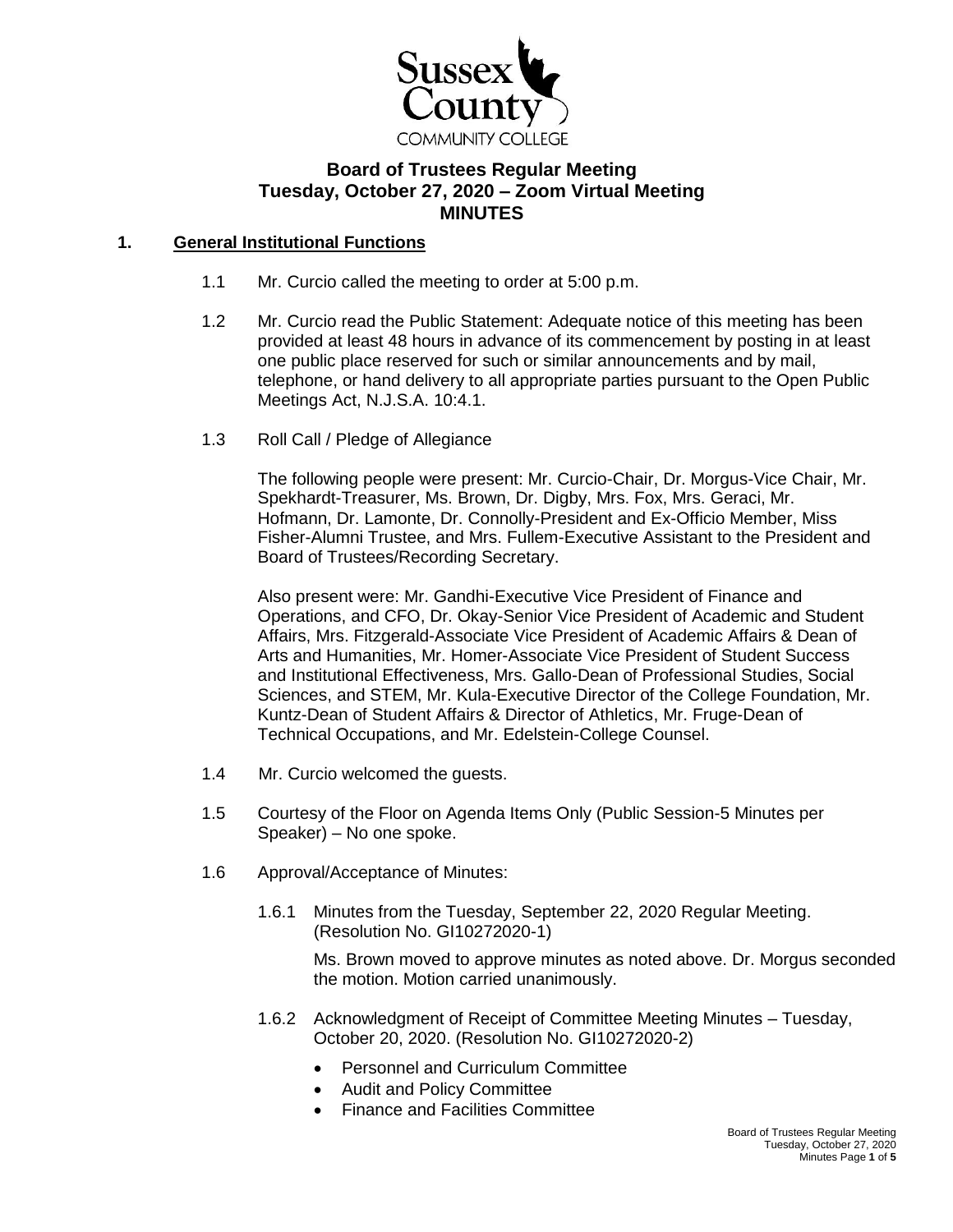Dr. Morgus moved to acknowledge receipt of committee minutes as noted above. Ms. Brown seconded the motion. Motion carried unanimously.

# **2. Consent Agenda**

The President recommends items 2.1 - 2.5 for Board approval, as brought forth after discussion and review by Board Committees:

Dr. Morgus moved to approve all items on the Consent Agenda. Mrs. Fox seconded the motion.

Roll call vote: Ms. Brown, Dr. Digby, Mrs. Fox, Mrs. Geraci, Mr. Hofmann, Dr. Lamonte, Dr. Morgus, Mr. Spekhardt, and Mr. Curcio voted yes. Motion carried unanimously.

- 2.1 Approval of Personnel Items
	- 2.1.1 Monthly Personnel Actions (Resolution No. PI10272020-1)
- 2.2 Approval of Curriculum Items

New Certificate of Achievement – Welding Technology (Resolution No. CI10272020-1)

This 15-credit certificate of achievement is designed for professional development, and provides a core skillset for individuals entering the field of welding. It is designed to be completed within twelve months, and is a stackable credential with both the Certificate in Welding, and the A.A.S. Technical Studies/Welding Technology Option.

New Certificate – Welding Technology (Resolution No. CI10272020-2)

This 30-credit certificate is designed for professional development, and provides a training in multiple welding processes. It is designed to be completed within two years, and is a stackable credential with the A.A.S. Technical Studies/Welding Technology Option.

- 2.3 Approval of Policy Items
	- 2.3.1 Policy No. 200.25 Holiday Policy. (Resolution No. AP10272020-1)
	- 2.3.2 Policy No. 200.26 Time Benefits for Part-Time Employees. (Resolution No. AP10272020-2)
	- 2.3.3 Policy No. 200.27 Jury Duty Policy. (Resolution No. AP10272020-3)
	- 2.3.4 Rescind Policy No. 500.3, Early College Advantage Program (ECAP), Adopted October 21, 2013. (Resolution No. AP10272020-4)
	- 2.3.5 Approve Policy No. 503.3 Early College Advantage Program (ECAP). (Resolution No. AP10272020-5)
- 2.4 Approval of Finance Items
	- 2.4.1 Gas Consortium Award New supplier UGI Energy Services LLC NJ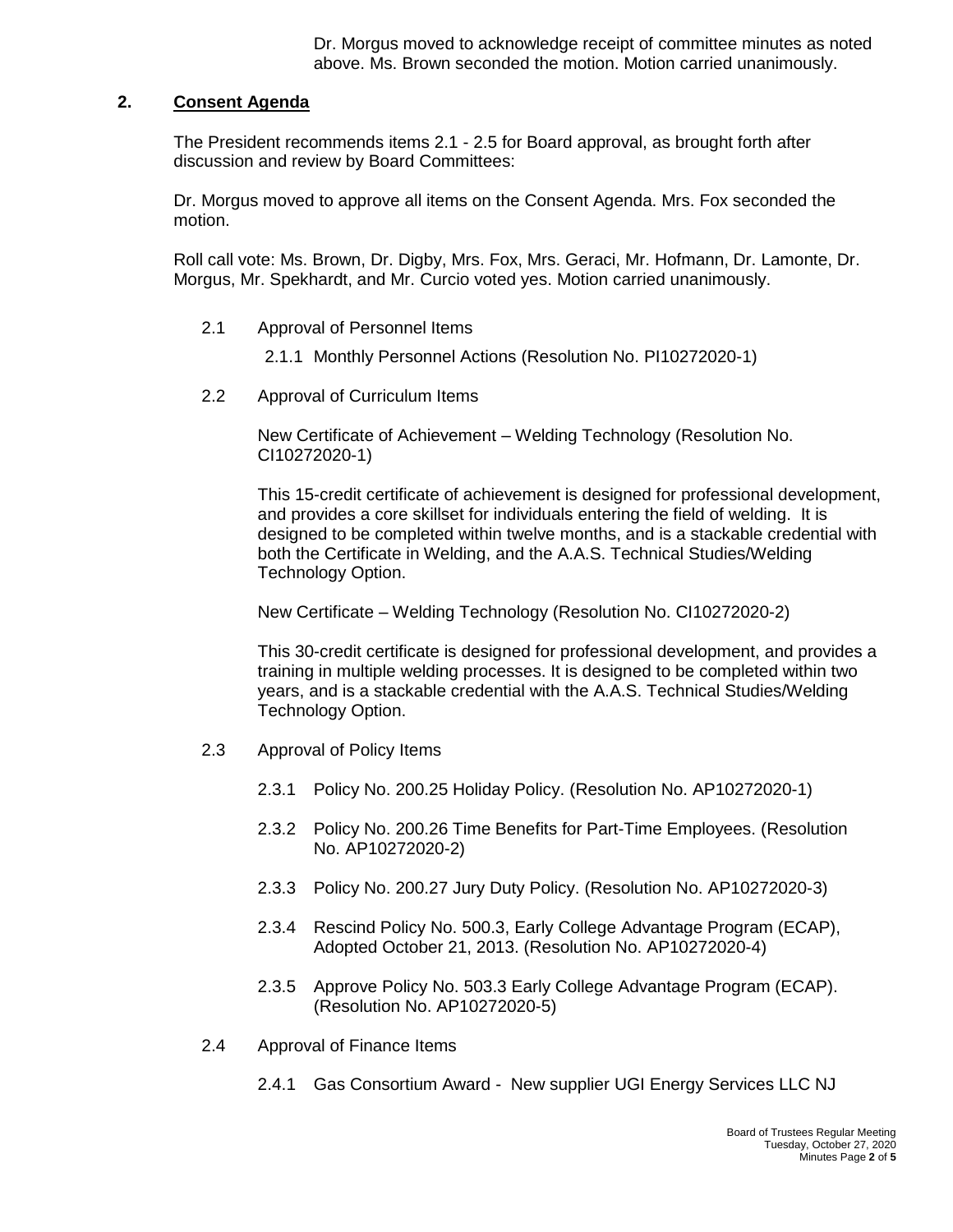County College Consortium - OPEX Funded. (Resolution No. BFF10272020-1)

- 2.4.2 Unemployment BPO Increase to \$70,000 OPEX Includes 1st & 2nd Quarters. (Resolution No. BFF10272020-2)
- 2.4.3 Additional AV Equipment for Academic Center in the Amount of \$21,400, to Distinctive Voice and Data - HEFT Funded. (Resolution No. BFF10272020-3)
- 2.4.4 Municipal Taxes Payment per Agreement, Payable in FY 21 January and April Payments of \$7,000 Each. Approval is for \$14,000 – One half of 2021 annual contribution, payable in FY21 \$14,000 (January 2021 and April 2021). OPEX Funded. (Resolution No. BFF10272020-4)
- 2.4.5 September Purchases Over \$10k Report. (Resolution No. BFF10272020-5)
- 2.5 Approval of Facilities Items
	- 2.5.1 Snow Bid Award to J. Kramer Landscaping for 3 Years, Public Bid 20-03- 0115, Hourly Rates Listed on Procurement Memo. (Resolution No. BFF10272020-6)
	- 2.5.2 New Academic Center Paving for Parking Lot in the Amount of \$29,339.28, to Murray Paving and Concrete (an ESCNJ Vendor). Chapter 12 Funded. (Resolution No. BFF10272020-7)
	- 2.5.3 Increase Current Blanket Order from 14k to 25k, to A Party Center (supplier), to Accommodate Outdoor Classroom Needs through November 23rd 2020. Cares Act Funded. (Resolution No. BFF10272020-8)

#### **3. Finance**

3.1 Recommendation: Acknowledge Receipt and Review of Financial Statements – September 30, 2020 Three Months YTD FYE June 30, 2021. (Resolution No. GI10272020-3)

Mr. Gandhi presented the financials, including: September YTD FY21 Credit Hours Dashboard, Income Statement, Expenses, Operating Statement, and Headcount.

Ms. Brown moved to acknowledge receipt and review of Financial Statements, as noted above. Mrs. Fox seconded the motion.

Roll call vote: Ms. Brown, Dr. Digby, Mrs. Fox, Mrs. Geraci, Mr. Hofmann, Dr. Lamonte, Dr. Morgus

## **4. Reports**

4.1 Correspondence File – None this month.

#### **5. Presentations**

5.1 Foundation Update – Stan Kula, Executive Director of the SCCC Foundation. A copy of Mr. Kula's report is on file.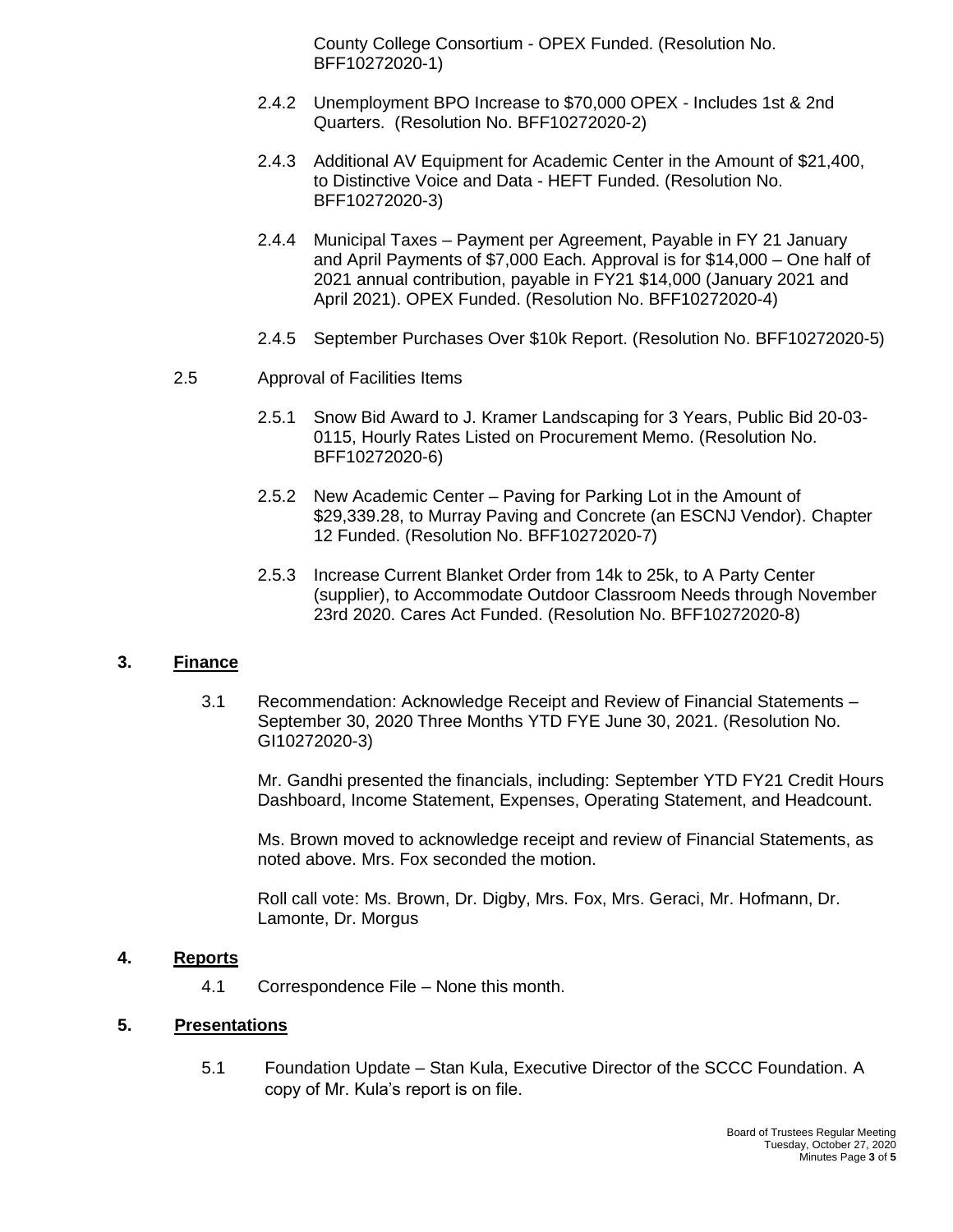### **6. Report of the Nominating Committee**

The Nominating Committee, comprised of Dr. Lamonte-Chair, and members Mr. Hofmann, and Dr. Digby, put forth the following slate of officers:

Bill Curcio – Chair Tyler Morgus – Vice Chair Paul Crowley – Secretary Elizabeth (Jane) Brown – Treasurer

Board elections will take place at the November, 24, 2020 Reorganization Meeting.

### **7. Courtesy of the Floor on General Matters** (Public Session-5 Minutes per Speaker) – No one spoke.

#### **8. Other Business**

#### **Discussion / Reports / Announcements:**

8.1 Trustee Activity Update

Mrs. Fox provided a report regarding sector conversations and events. The report included general concerns (i.e.-unemployment, depression/suicide, diversity), certificate programs, and a CCOG update. A copy of the report is on file.

- 8.2 Alumni Trustee Report Miss Fisher noted that the college should look to the future at student-centered events such as Homecoming/Cotillion/soccer game, class reunions/reunion weekend, and a yearbook.
- 8.3 President's Report A copy of the President's Report is on file in the Office of the President.
- 8.4 Chair's Comments Mr. Curcio indicated that after spending eight years on the Board of Trustees, this meeting is Mr. Spekhardt's last meeting. He noted Mr. Spekhardt's important contributions to the Board, and stated that he appreciates his time, effort, and commitment to the Board of Trustees.

Mr. Spekhardt noted how much positive change has happened during his time on the Board. He stated that SCCC is in a much better position in many ways and in a better mindset than before. He said, "There has been an explosion of new, relevant programs, agreements with prestigious universities, the new Academic Center, the McGuire Technical Center, and bringing a college football program to Sussex County. This is due largely to the hard work of Dr. Connolly, his entire staff and the faculty. It's a lot more than hard work. It also has to do with vision. It's the vision of what Sussex County Community College could be that Dr. Connolly brought here and continues to expand on it. It was the ability of our leadership, first with Judge Parker, and now with our current Chair, Bill Curcio, to see, share, and support the vision with excellent leadership of a Board that is assembled with one purpose – and that is to do right by the students and community. All of our leaders subscribe to what I call the three do's. We should do it. We can do it. We will do it. It's been a pleasure knowing and working alongside you all."

8.5 The Annual Reorganization Meeting will take place Tuesday, November 24, 2020 at 4:30 p.m. Location or Virtual Meeting TBD.